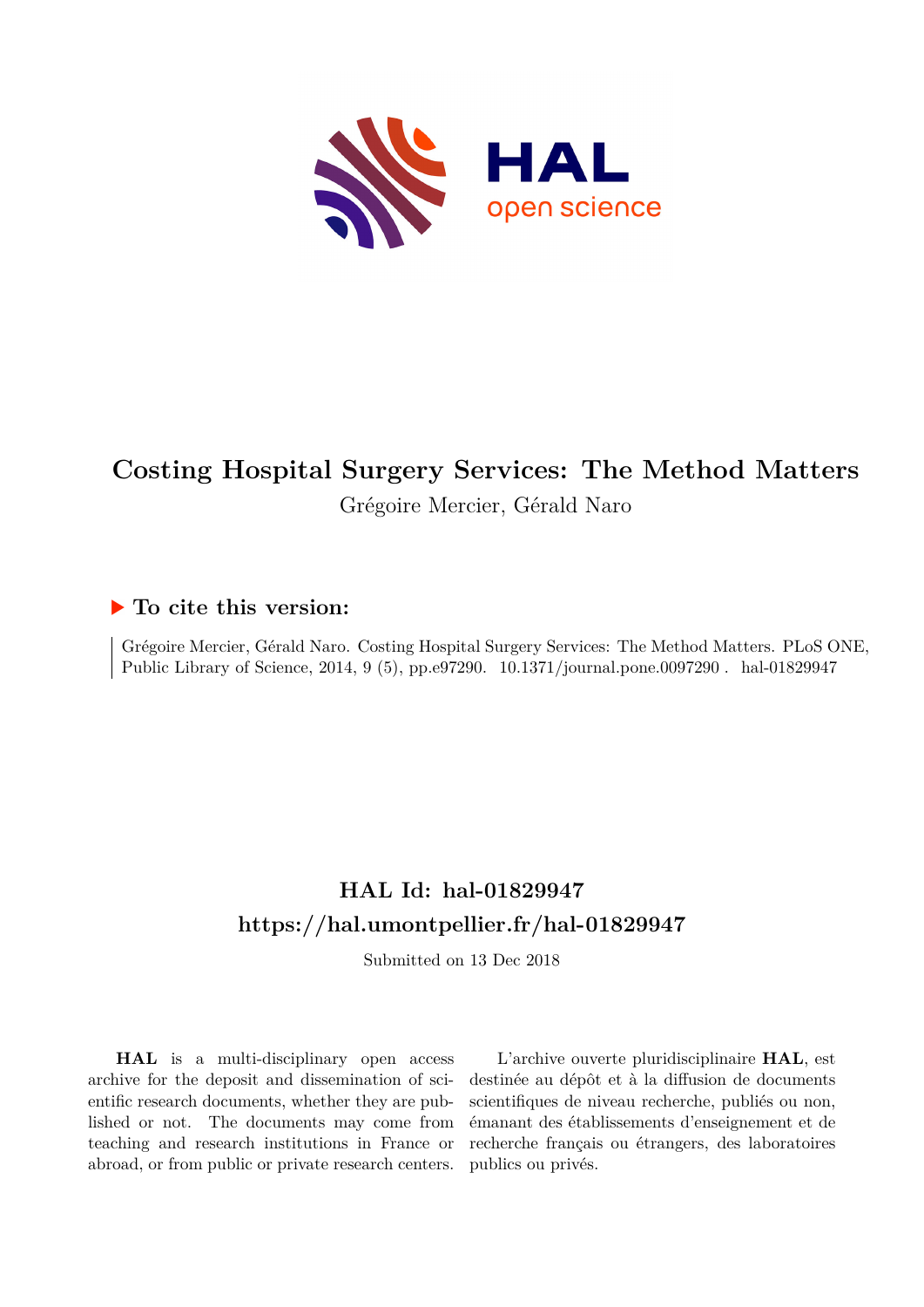CrossMark

# Costing Hospital Surgery Services: The Method Matters

# Gregoire Mercier<sup>1,2\*</sup>, Gerald Naro<sup>2</sup>

1 CHU de Montpellier, Montpellier, France, 2 Montpellier Research in Management, Universite Montpellier 1, Montpellier, France

# Abstract

Background: Accurate hospital costs are required for policy-makers, hospital managers and clinicians to improve efficiency and transparency. However, different methods are used to allocate direct costs, and their agreement is poorly understood. The aim of this study was to assess the agreement between bottom-up and top-down unit costs of a large sample of surgical operations in a French tertiary centre.

Methods: Two thousand one hundred and thirty consecutive procedures performed between January and October 2010 were analysed. Top-down costs were based on pre-determined weights, while bottom-up costs were calculated through an activity-based costing (ABC) model. The agreement was assessed using correlation coefficients and the Bland and Altman method. Variables associated with the difference between methods were identified with bivariate and multivariate linear regressions.

Results: The correlation coefficient amounted to 0.73 (95%CI: 0.72; 0.76). The overall agreement between methods was poor. In a multivariate analysis, the cost difference was independently associated with age (Beta =  $-2.4$ ; p = 0.02), ASA score (Beta = 76.3; p<0.001), RCI (Beta = 5.5; p<0.001), staffing level (Beta = 437.0; p<0.001) and intervention duration (Beta = 10.5;  $p<0.001$ ).

Conclusions: The ability of the current method to provide relevant information to managers, clinicians and payers is questionable. As in other European countries, a shift towards time-driven activity-based costing should be advocated.

Citation: Mercier G, Naro G (2014) Costing Hospital Surgery Services: The Method Matters. PLoS ONE 9(5): e97290. doi:10.1371/journal.pone.0097290

Editor: Talitha L. Feenstra, National Institute for Public Health and the Environment, Netherlands

Received September 29, 2013; Accepted April 18, 2014; Published May 9, 2014

Copyright: © 2014 Mercier, Naro. This is an open-access article distributed under the terms of the [Creative Commons Attribution License,](http://creativecommons.org/licenses/by/4.0/) which permits unrestricted use, distribution, and reproduction in any medium, provided the original author and source are credited.

Funding: This work has been partly funded by a research grant from the University Montpellier 1 (BQR UM1 1111B117) (http://www.univ-montp1.fr/). The funder had no role in study design, data collection and analysis, decision to publish, or preparation of the manuscript. No additional external funding was received for this study.

Competing Interests: The authors have declared that no competing interests exist.

\* E-mail: g-mercier@chu-montpellier.fr

# Introduction

Healthcare reforms worldwide have led to an increased reliance on hospital accounting practices. In a resource-constrained environment, accurately estimating the cost of hospital services is of the utmost importance in the pursuit of efficiency and transparency. Hospitals are financed through DRG (Diagnosis Related Group)-based prospective payment systems in most highincome countries [1]. In this context, hospitals have to locate and eliminate inefficiencies, i.e., services for which the production cost is significantly higher than the price [2]. Hence, hospitals need reliable patient-level cost estimates to accurately measure resource utilisation [3,4,5]. Accurate and relevant cost information on hospital services at the patient level is therefore fundamental for policy makers, payers and hospitals.

However, costing is particularly difficult in the hospital setting due to case heterogeneity, labour intensity and the complexity of the production processes. Evidence shows considerable cost variation for a given service which can result from provider and patient characteristics, the efficiency level, the underlying clinical activity and, most importantly, the costing method [6].

Allocating hospital costs to patients (or groups of patients) typically involves three steps [7]: the allocation of hospital overhead costs to departments, the allocation of department overhead costs to patients, and the allocation of department direct costs to patients. The focus of this work is on the third step. Indeed, various costing methods are used to allocate department direct costs to patients, and there is a lack of standardisation [8,9]. A two-step classification process of hospital costing methodologies based on the level of accuracy has been proposed [10]. First, cost components are identified either at the aggregate level (gross costing) or at the patient level (microcosting). Then, cost components are valued either by allotting costs from comprehensive sources (top-down approach), or by identifying resource consumption at the patient level (bottom-up approach). According to this classification, top-down microcosting results in average unit costs per patient, whereas bottom-up microcosting leads to patientspecific unit costs. Countries apply either method, mainly depending on the availability of patient-level cost data. For instance, Finland, Germany, the Netherlands and Sweden apply a bottom-up approach, while England, Estonia and France rely on a top-down method [7].

All other things being equal, the choice of costing method might significantly affect the cost estimates [10,11,12]. Few studies have investigated the agreement between bottom-up and top-down microcosting on large samples, which seems to be moderate at best [13]. In the hospital setting, bottom-up microcosting is considered to be more accurate and relevant than top-down methods [5,7,10]. It has been recommended to apply a bottom-up microcosting method for hospital services having a large proportion of labour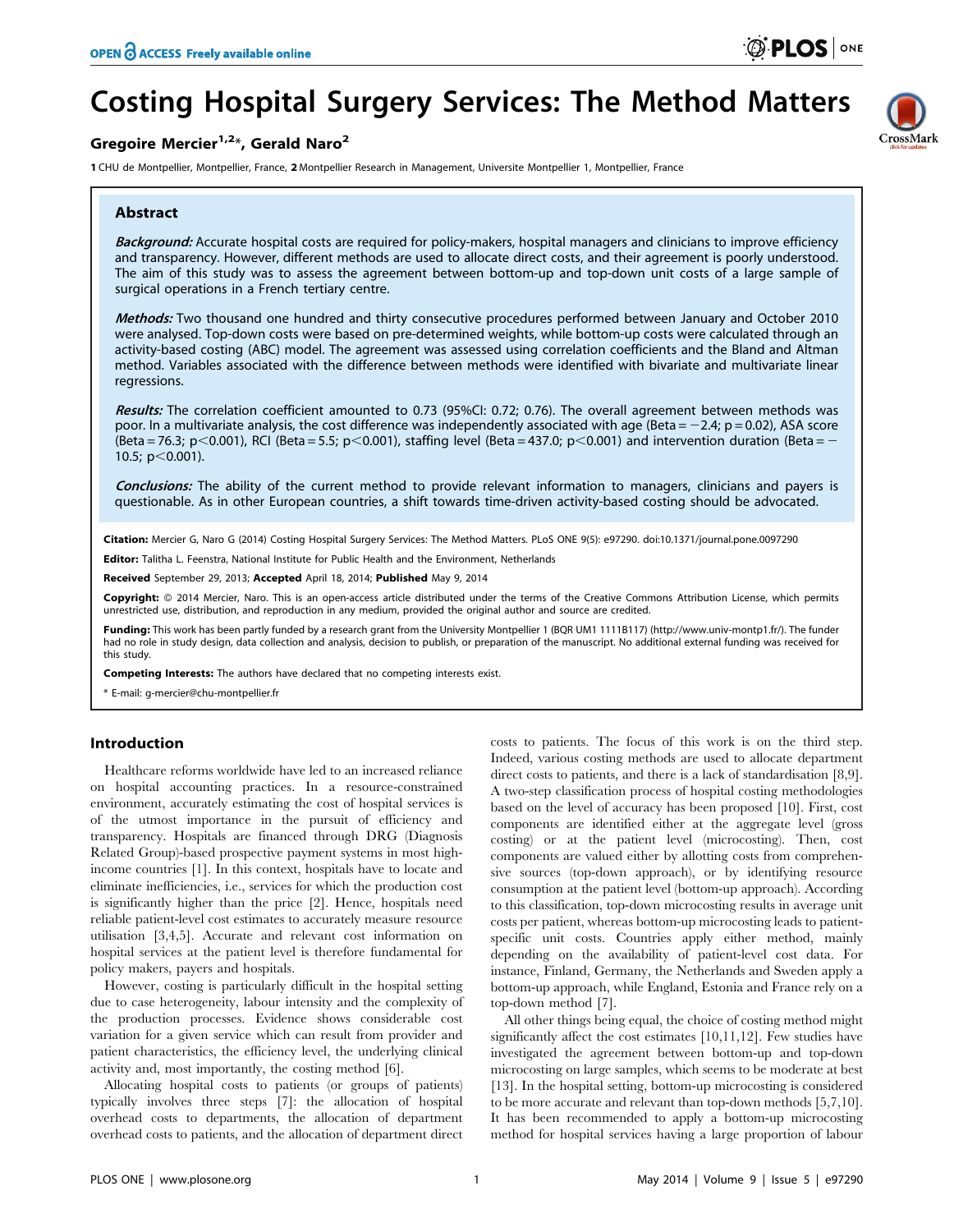and overhead [14]. However, identifying costs at an individual patient level is time consuming and expensive [14]. It is therefore advocated to restrict the use of bottom-up microcosting for the cost components having a significant impact on the total cost, namely labour costs and labour-intensive services [10]. In the context of international clinical trials, different methods might lead to different estimates of average treatment costs [15,16,17,18].

In France, the current costing method for surgical services is top-down microcosting, which consists of allocating aggregate costs to individual operations according to the surgical procedure performed on a work unit basis called relative cost index (RCI) [19,20]. Consequently, a given procedure performed in a given setting will always be allocated the same cost. Intuitively, the main limitation of this approach lies in the fact that it ignores the variation in resource consumption occurring for the individual patient, as reflected for instance by the variation in procedure durations or by the variation in the number of medical and nonmedical personnel involved.

Activity-based costing (ABC) is a well-known bottom-up microcosting method that has been used in the service sector since the 1980s [21] and, more recently, to cost surgery services [13,22,23,24,25,26]. ABC estimates the cost of individual hospital services by assessing the actual amount of specific resources that contribute to produce each service. In contrast to top-down microcosting, activity-based costing accounts for the individual within-procedure variation in resource use. Similarly to other bottom-up microcosting methods, its main limitations lie in the complexity and cost of implementation, which might explain a low adoption rate in the hospital sector [27].

This study focuses on the costing of abdominal surgery procedures for two reasons. First, it seems reasonable to assume that surgery procedures are among the most labour-intensive healthcare services. Second, surgical care has been shown to exhibit the lowest agreement between top-down and bottom-up cost estimates [13].

The aims of the study were (1) to assess the agreement between the two costing methods and (2) to identify variables cost differences.

### Materials and Methods

# Setting and Data

The study took place in the abdominal surgery department of the Montpellier University Hospital, a French 2 150-bed tertiary centre. All consecutive inpatient surgical procedures performed during the year 2010 in this department were included. Total hospital expenses incurred from the entry into the operating room until the exit from the post-anaesthesia care unit were considered, including those related to the preparation, cleaning and management of the operating theatres. Three categories of expenses were considered and provided by the hospital accounting department: (i) medical, nurse and administrative staff, (ii) drugs and medical equipment (including depreciation and maintenance) and (iii) overhead costs (supplies, taxes, insurance, utilities and loan interest). Prostheses and other single-use materials were not considered, as our purpose was to focus on expenses that are potentially subjected to allocation errors. Data on resource use in the operating room were provided by a computerised operating room register. Individual unit costs were estimated twice at the patient level, using the current top-down method and the bottomup method. Clinical information was extracted from electronic medical records. The accounting database, the operating room register and medical records were linked using an anonymous

patient ID. Using such information for research purposes is allowed by French law.

# Top-down Microcosting

Individual unit costs for the same sample of surgical procedures were estimated with the current top-down microcosting method. The calculation followed the national guidelines issued by the French Ministry of Health [28]. The top-down method involves two steps. First, staff costs are allocated to each procedure proportionally to the pre-defined cost weights. Indeed, the French classification of medical procedures is similar to the ICD-10 Procedure Coding System and assigns a relative weight to each surgical procedure called a Relative Cost Index (RCI). RCIs were defined by medical expert panels in the early 1990s [29] and were revised in 2003 [30]. They are updated yearly to incorporate new procedures. RCIs ought to reflect the average resource consumption intensity attached to each surgical procedure and should aim to cover all direct and indirect costs excepting overheads. This calculation is made irrespective of the day (weekday vs. weekends/ nights) and of the actual duration and staffing level of a given operation. The second step consists of allocating the remaining costs (drugs and medical equipment and overheads) proportionally to the staff costs, and therefore, proportionally to the RCI as well. Altogether, the top-down microcosting method relies solely and entirely on pre-determined cost weights (RCIs).

#### ABC Bottom-up Microcosting

The implementation of the ABC model followed three standard steps: mapping activities, calculating the cost of each activity and calculating the unit cost of each procedure. The activity mapping consisted of first systematically analysing the standard operation procedures and then performing semi-structured interviews with administrative, nurse and medical staff of the surgery and intensive care wards. Eleven relevant, mutually exclusive and collectively exhaustive activities were defined. Seven primary activities matched the chronological steps of performing a surgical procedure, from the admission of the patient into the operating room until their exit from the post-anaesthesia care unit. These activities included the individual operating room setup, the patient's positioning on the operating table, the induction of anaesthesia, the surgical procedure itself, the wound dressing, the cleaning and the recovery time in the post-anaesthesia care unit. Additionally, four secondary activities were defined: daily operating room setup and cleaning, planning management, surgical management and anaesthetic management. Management activities included all other tasks performed by the surgery or anaesthetic staff but unrelated to a given patient. Activity costs were calculated using cost drivers available in the hospital information system: staffing levels and duration of each step. The computerised operating room register provided information on the number of professionals involved in each step of a given individual procedure and on its duration. The average time spent by administrative, nurse and medical staff on secondary activities was assessed through semi-structured interviews. To account for the actual staffing practices, the calculation distinguished between anaesthesiology and surgery staff as well as between weekdays, nights or weekends. By weighting the cumulated duration of each activity with its staffing level, we calculated the total staff cost of each activity. All non-staff costs, including overheads and equipment amortisation, were added proportionally to staff costs. Unit costs per individual patient were finally computed by linking each procedure to primary and secondary activities through actual durations, actual staffing levels and the total number of procedures. This calculation was performed consecutively for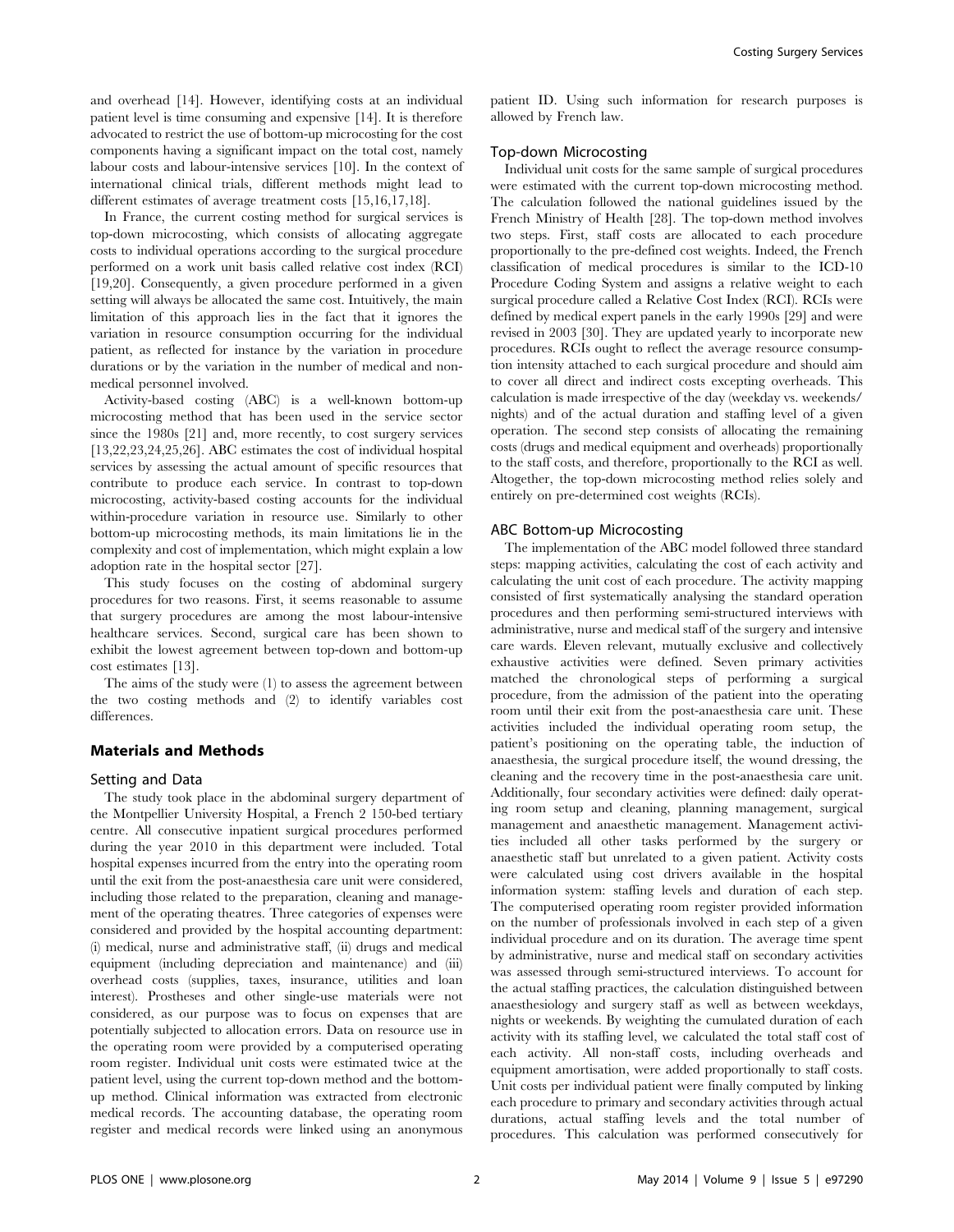#### Table 1. Sample characteristics.

|                          | $N = 2$ 130       |
|--------------------------|-------------------|
| Age (years)              | 54 (SD: 18)       |
| Female patient           | 975 (45.8%)       |
| Junior surgeon           | 56 (2.6%)         |
| On-call period           | 238 (11.2%)       |
| Emergency                | 422 (19.8%)       |
| Anaesthetic complication | 360 (16.9%)       |
| ASA score                | $2.1$ (SD: 0.9)   |
| <b>RCI</b>               | 318 (SD: 193)     |
| <b>Staffing level</b>    | 3 (SD: 1)         |
| Total duration (mins)    | 235 (SD: 137)     |
| Preparation              | $15$ (SD: 4)      |
| Installation             | 24 (SD: 11)       |
| Anaesthesia              | 27 (SD: 18)       |
| Intervention             | 123 (SD: 111)     |
| Dressing                 | 8 (SD: 4)         |
| Cleaning                 | 20 (SD: 11)       |
| Top-down cost (Euros)    | 2 331 (SD: 1 720) |
| Bottom-up cost (Euros)   | 2 186 (SD: 1 391) |

Data shown are mean (SD) or N (%); costs are in Euros. doi:10.1371/journal.pone.0097290.t001

anaesthetic and surgical costs and separately for weekdays and weekend/night procedures.

#### Statistical Analysis

Unit costs were presented using means, standard deviations and quartiles as appropriate. The overall agreement between the two methods was assessed using two complementary approaches: the Spearman non-parametric coefficient of correlation and the Bland and Altman method [31]. Regarding the correlation coefficient, values above 0.5 are deemed satisfactory for group comparisons (i.e., comparisons of several strategies based on pooled data from multiple patients) and values above 0.9 are adequate for individual assessments (i.e., the cost estimation for a single patient) [13]. The Bland and Altman method is widely used in clinical epidemiology when the same concept is measured by two different methods. The acceptability threshold was set at 2 000 Euros, i.e., the average unit cost per inpatient stay at Montpellier University hospital in 2010. The cost difference between the two methods was calculated as top-down cost minus bottom-up cost. Hence, a positive cost difference indicates that the top-down cost is greater than the bottom-up cost. To understand discrepancies, a bivariate analysis of the cost difference was performed using linear regression models with the following variables: gender, age, anaesthetic risk, staffing level (number of surgeons performing the procedure), status of the responsible surgeon (senior vs. junior surgeon), duration of the intervention phase, relative cost index (RCI), occurrence of an anaesthetic complication during the procedure, emergency context and procedure performed during on call periods (weekends or nights). The individual anaesthetic risk was assessed through the American Society of Anaesthesiologists score (ASA), which measures the physical status of patients before surgery [32]. The ASA score ranges from 1 (full health) to 6 (brain-dead patient). Age, ASA score, RCI, staffing level and intervention duration were analysed as continuous variables. Then, a multivariate analysis of the cost difference was implemented using a multiple linear regression model. Only variables significantly associated with the cost difference in bivariate analysis were included in the multivariate model. All statistical tests were performed using a 5% type-one risk. Statistical analyses were performed with the statistical software SAS version 9.2 (SAS Institute, Cary, N.C.).

### Results

Between January and October 2010, 2 943 consecutive procedures were performed. Of these, 813 (28%) were nonsurgical procedures (central venous catheter placements, resuscitation procedures and endoscopies) and were therefore included in the costing process but excluded from the statistical analysis. These very short and low-cost procedures would have unnecessarily increased the data heterogeneity. The statistical analysis was conducted on a sub-sample of 2 130 surgical procedures, of which 422 (19.8%) had been performed in an emergency context and 238 (11.2%) had been performed during weekends or nights (Table 1). Patients were 54 years old on average, and 975 (46%) were female. The total cost of the 2 130 surgical procedures was provided by the accounting department as 4 962 900 Euros, of which 56% was for non-medical staff, 23% for medical staff, 16% for drugs and medical equipment and 5% for overheads. The relative cost index (RCI) of the 2 130 procedures ranged from 14 (minor superficial surgery under local anaesthesia) to 1 293 (total hepatectomy). According to the top-down method, the average cost per individual procedure was 2 331 Euros  $(SD = 1 720)$  and ranged from 79 to 16 721 Euros (Table 1). According to the ABC bottom-up method, primary activities amounted to 87% of the total expenses (Table 2). The average cost per individual procedure was  $2 \ 186$  Euros (SD = 1 391) and ranged from 648 to 14 516 Euros (Table 1). Table 2 shows detailed duration, cost driver, unit costs and total cost per activity.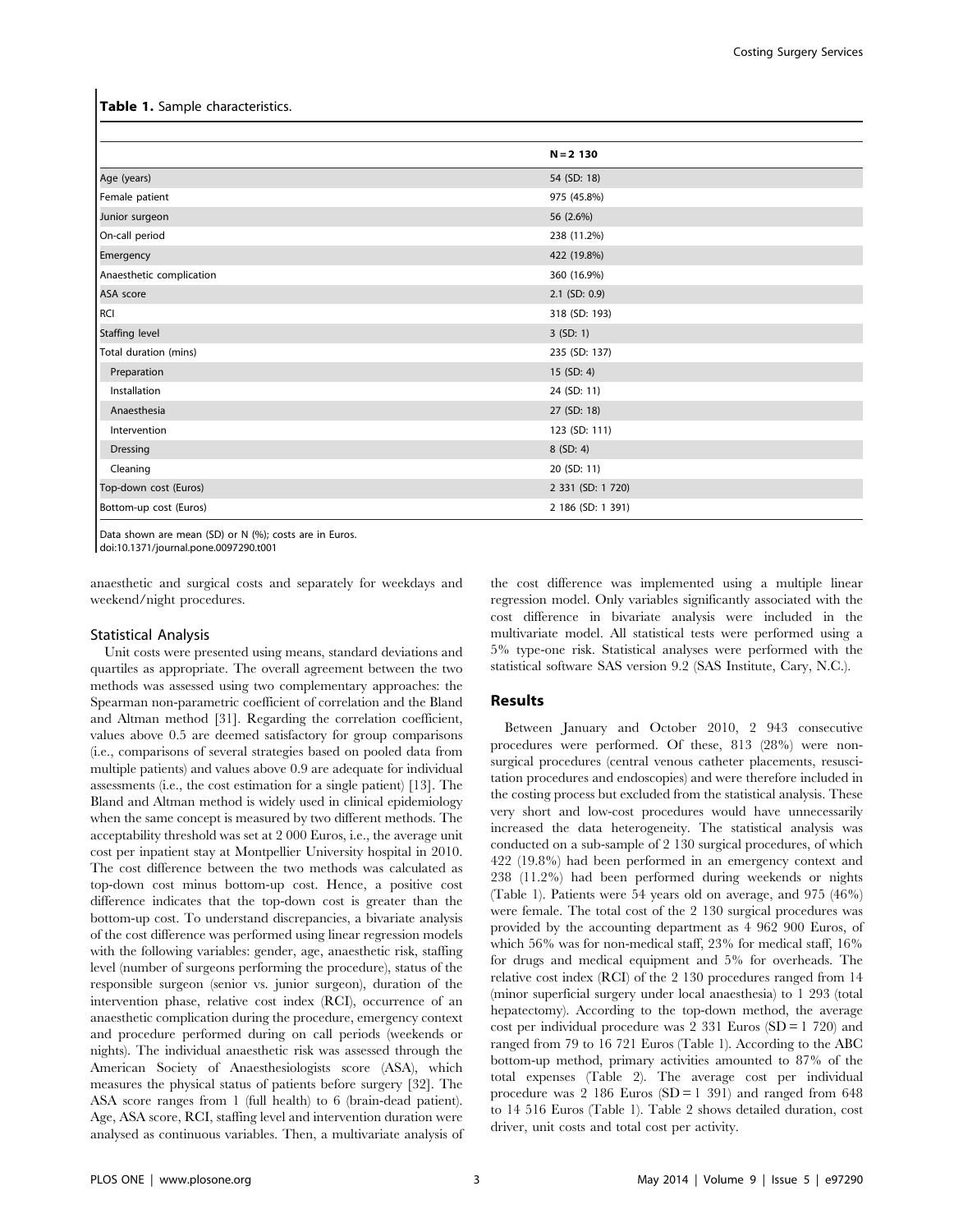Table 2. Activity duration, cost drivers, value of unit costs and costs (staff costs only).

| <b>Activity</b>        | <b>Duration</b> | <b>Cost driver</b>   | Unit cost | <b>Total cost</b> |
|------------------------|-----------------|----------------------|-----------|-------------------|
| Individual setup       | 36 715          | minute               | 4.87      | 178 649           |
| Patient's positioning  | 62 815          | minute               | 3.82      | 239 881           |
| Anaesthesia induction  | 55 360          | minute               | 5.92      | 327 751           |
| <b>Intervention</b>    | 283 636         | minute               | 7.17      | 2 033 494         |
| Intervention (surgeon) | 923 673         | minute*n<br>surgeons | 0.30      | 273 422           |
| Wound dressing         | 19 794          | minute               | 2.47      | 48 796            |
| Cleaning               | 46 476          | minute               | 4.87      | 226 220           |
| Recovery               | <b>NA</b>       | volume               | 89.55     | 263 557           |
| Daily setup            | <b>NA</b>       | volume               | 74.06     | 192 264           |
| Planning               | <b>NA</b>       | volume               | 8.79      | 22 810            |
| Surgical management    | <b>NA</b>       | volume               | 76.51     | 198 609           |
| Anaesthetic management | <b>NA</b>       | volume               | 39.58     | 116 476           |
| <b>Total</b>           | <b>NA</b>       | <b>NA</b>            | <b>NA</b> | 4 121 928         |

All durations are in minutes; costs are in Euros.

doi:10.1371/journal.pone.0097290.t002

The Spearman non-parametric coefficient of correlation amounted to 0.73 (95%CI: 0.72; 0.76), which is adequate for a group comparison but not for an individual assessment. The mean difference between bottom-up and top-down costs was 144 Euros (SD: 1 168). The Bland and Altman graph shows an overall poor agreement between the two costing methods, as the vast majority of points lie above or below the central line. The lower and upper agreement limits are equal to  $-2$  146 and 2 434 Euros, respectively (Figure 1). There is no obvious fixed bias but rather a clear proportionate one: the size of the difference between the methods increases with the mean cost.

The bivariate analysis suggested that the cost difference was positively associated with age, female sex, ASA score, RCI and staffing level and was negatively associated with junior surgeon and intervention duration (Table 3). Thus, variables included in the multivariate model were age, sex, junior surgeon, ASA score, RCI, staffing level and intervention duration. In the multivariate analysis, the cost difference was independently associated with age  $(Beta = -2.4; p = 0.02), ASA score (Beta = 76.3; p < 0.001), RCI$ (Beta = 5.5; p $< 0.001$ ), staffing level (Beta = 437.0; p $< 0.001$ ) and intervention duration (Beta  $= -10.5$ ; p $< 0.001$ ). Sex and surgeon status were not significantly associated with cost difference. As the cost difference was calculated as the top-down cost minus the bottom-up cost, the former cost was significantly higher than the latter when patients were female and had a higher anaesthetic risk, when the RCI of the procedure was higher and when the number of surgeons (staffing level) was higher. By contrast, the top-down cost was significantly lower when the patient was older and when the intervention phase was longer. On average, a one year increase in age was associated with a 2.4 Euros decrease in cost difference; a one point increase in the ASA score was associated with a 76.3 Euros increase in the difference; a one point increase in the procedure RCI was associated with a 5.5 Euros increase; and a one minute increase in the duration of the intervention phase was associated with a 10.5 Euros decrease. The model R-square was equal to 0.63.

# **Discussion**

This study aimed to investigate the sensitivity of the patient-level cost of surgical services to the costing method. On a consecutive sample of 2 130 surgical procedures performed in a French tertiary centre, the overall agreement between top-down and bottom-up microcosting appears to be poor. Indeed, the correlation coefficient amounted to 0.73 (95%CI: 0.72; 0.76), which might be sufficient for group comparisons (value $\geq 0.50$ ) as part of a costeffectiveness analysis but not for patient-level analysis (value $<$ 0.90). According to the Bland and Altman method, the upper and lower limits of agreement both exceed 2 000 Euros in absolute value, which means that 95% of the true differences between the microcosting methods would be lower than that amount. Given the average unit cost at Montpellier University Hospital in 2010 (2 052 Euros), this amount is obviously substantial. These findings corroborate previous work highlighting the sensitivity of inpatient cost estimates to the costing method [9,11,13,14]. We focused on surgery services, while most published studies do not distinguish between surgery and non-surgery services. Nonetheless, our results strongly support the fact that bottom-up microcosting significantly departs from top-down methods in labour-intensive services [10].

In the multivariate analysis, the cost difference between methods was independently associated with age, ASA score, procedure RCI, staffing level and intervention duration. The magnitude is particularly high regarding procedure RCI (Be $ta = 5.5$ ) and intervention duration (Beta = -10.5). Indeed, a onestandard deviation increase in the RCI or in the intervention duration would translate to a 1 061 Euros increase or a 1 165 decrease, respectively, in the cost difference. Staffing level and intervention duration were used in the bottom-up costing method, while the procedure RCI was the main cost driver in the top-down method. All three drivers are somehow related to the complexity of surgical procedures. However, RCIs are cost weights defined a priori to reflect average resource consumption levels [30]. As RCIs are constant for a given surgical procedure, they do not account for intra-procedure variations due to patient-level factors. In this study, the duration might reflect surgery complexity as it excludes in-operating room waiting times, but the relationship is not straightforward. Indeed, the intervention duration is strongly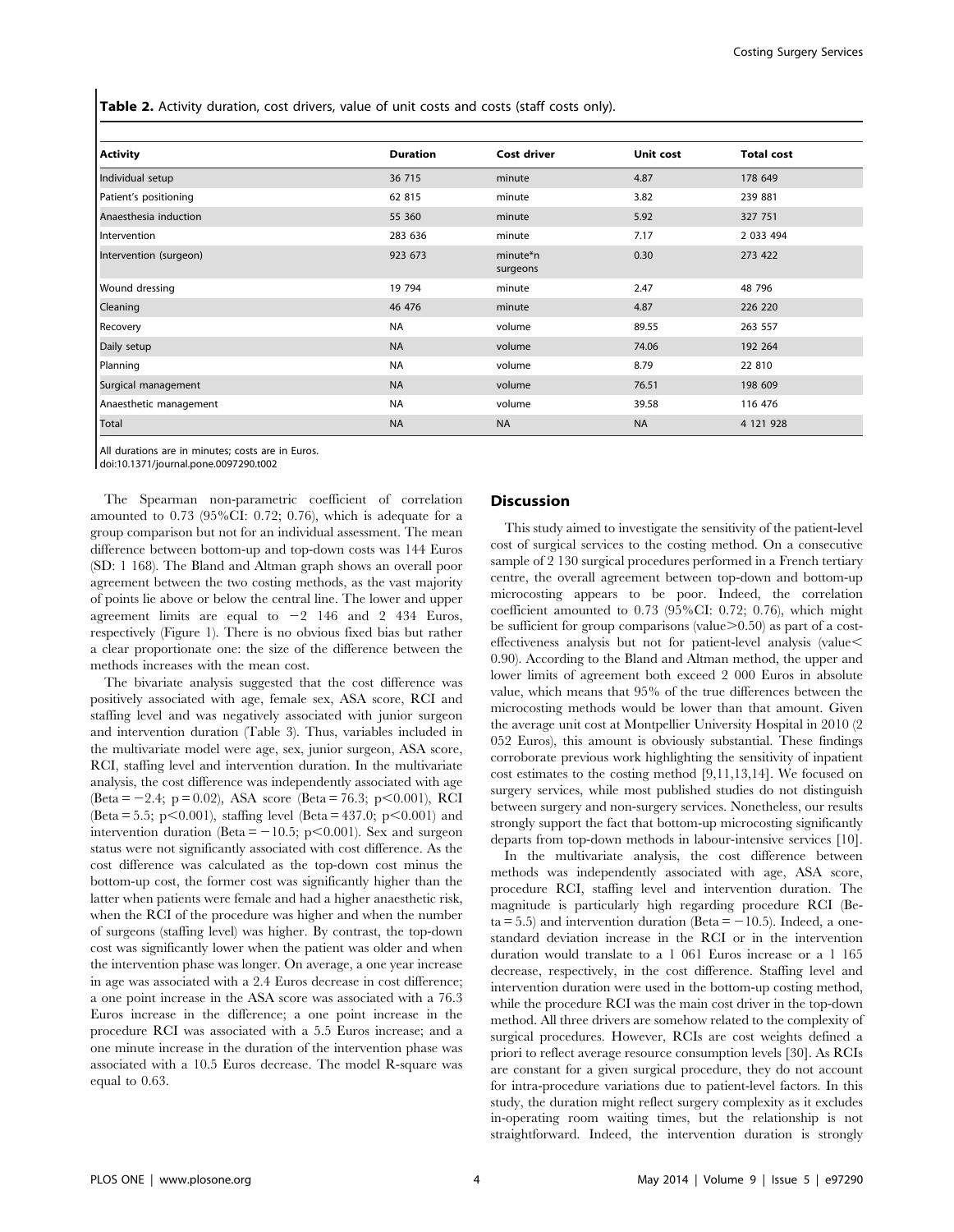

Figure 1. Bland and Altman plot of the difference between the costing methods against their mean. Each dot represents an individual procedure; the dotted line shows the ordinary least squares regression. doi:10.1371/journal.pone.0097290.g001

linked with surgery complexity, and duration and complexity are sometimes considered to be the same concept [33]. The staffing level can be an indirect marker of surgery complexity and a marker of organisational performance [34]. Age and ASA score reflect surgery complexity related to underlying patient-level factors. Patient sex, surgeon status, on-call period, emergency context and anaesthetic complications were not significantly associated with the cost difference. This outcome might be due to collinearity and to a lack of power. For instance, the ASA score is strongly associated with the risk of anaesthetic complication, and there were only 56 (2.6%) procedures performed by junior surgeons.

The methods compared in this work are both microcosting approaches, but the bottom-up approach is more accurate at the

| <b>Table 3.</b> Variables associated with the cost difference in bivariate and multivariate analysis ( $n = 2130$ ). |  |  |
|----------------------------------------------------------------------------------------------------------------------|--|--|
|----------------------------------------------------------------------------------------------------------------------|--|--|

| Variable                   |             | <b>Bivariate analysis</b> |         |               | <b>Multivariate analysis</b> |         |  |
|----------------------------|-------------|---------------------------|---------|---------------|------------------------------|---------|--|
|                            | <b>Beta</b> | <b>SE</b>                 | p-value | <b>Beta</b>   | <b>SE</b>                    | p-value |  |
| Age (years)                | 4.9         | 1.4                       | < 0.001 | $-2.4$        | 1.0                          | 0.02    |  |
| Female patient             | 208.2       | 50.6                      | < 0.001 | 21.7          | 32.2                         | 0.50    |  |
| On call period             | $-112.6$    | 80.3                      | 0.16    | $\sim$ $\sim$ |                              |         |  |
| <b>Emergency procedure</b> | $-27.0$     | 63.5                      | 0.67    | $\frac{1}{2}$ |                              |         |  |
| Anaesthetic complication   | 24.7        | 67.6                      | 0.7     | $\sim$ $\sim$ |                              |         |  |
| Junior surgeon             | $-414.0$    | 157.9                     | 0.01    | $-65.6$       | 103.9                        | 0.53    |  |
| ASA score                  | 85.8        | 27.7                      | 0.002   | 76.3          | 20.0                         | < 0.001 |  |
| RCI                        | 2.1         | 0.1                       | < 0.001 | 5.5           | 0.1                          | < 0.001 |  |
| Staffing level             | 434.2       | 18.4                      | < 0.001 | 437.0         | 14.8                         | < 0.001 |  |
| Intervention duration      | $-1.2$      | 0.2                       | < 0.001 | $-10.5$       | 0.2                          | < 0.001 |  |

Beta: regression coefficient. SE: Standard Error. Variables included in the model were age, sex, junior surgeon, ASA score, RCI, staffing level and intervention duration. doi:10.1371/journal.pone.0097290.t003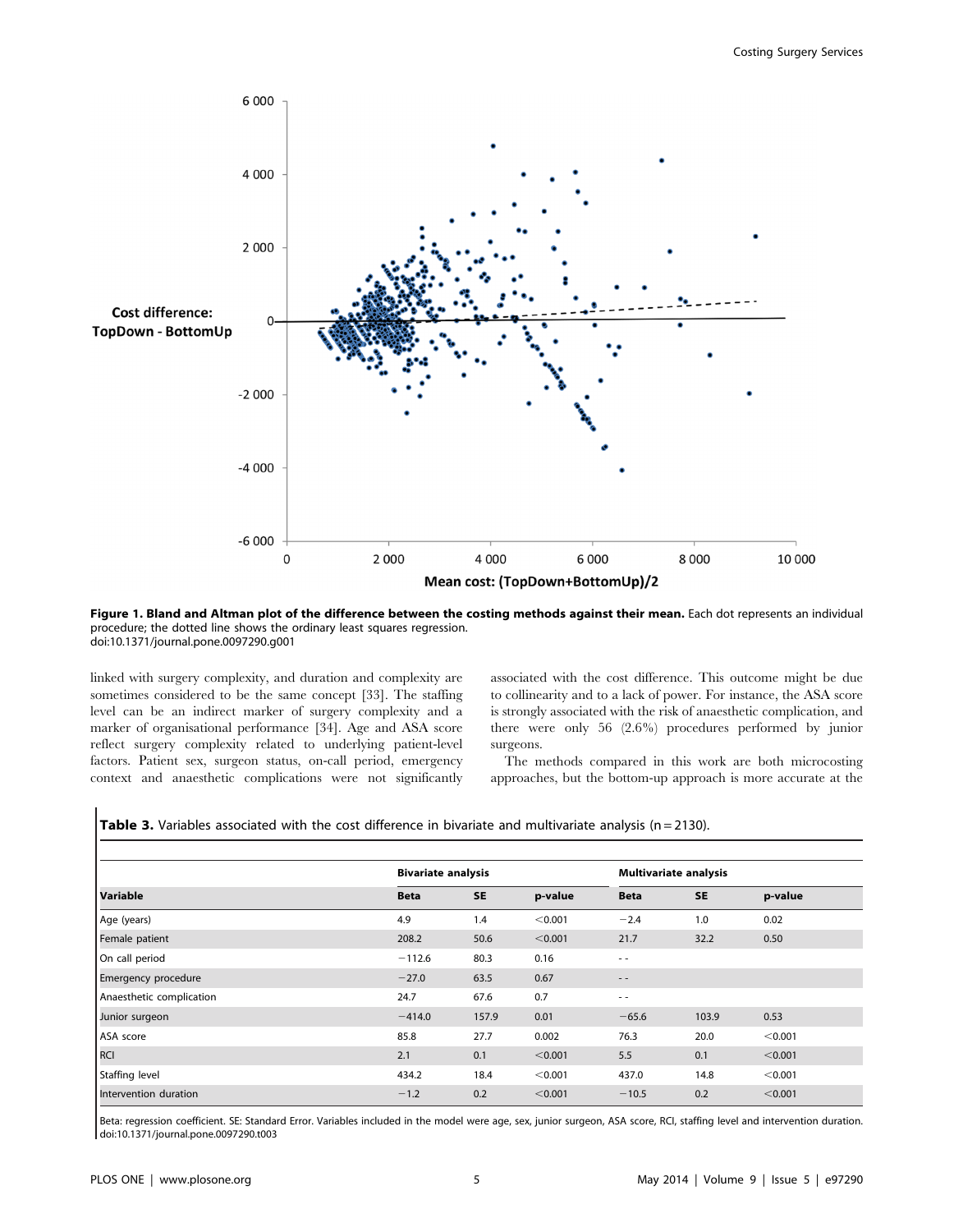patient level [5,7,10]. Indeed, using patient-level factors such as actual duration and staffing level allows the cost to reflect individual resource consumption variations [21]. Consequently, the ABC bottom-up cost can be taken for a proxy of the true opportunity cost, and any deviation from this cost might be interpreted as a cross subsidisation. The current top-down microcosting method tends to overestimate the cost of procedures performed on patients with a high ASA score, involving more staff and having a high RCI. Nevertheless, this method underestimates the cost of longer procedures performed on older patients. These potentially conflicting findings might be partially explained by the fact that staffing levels and RCI are poorly associated with surgical complexity [30,34]. However, these assumptions are not easily testable and must therefore be considered cautiously.

These results might be analysed considering that the top-down method allocates indirect charges only based on the RCI. Hence, this method does not have the same ability to reflect patient-level factors. This situation reinforces the hypothesis that the top-down method imperfectly captures the complexity of procedures [20].

Altogether, the agreement between bottom-up and top-down microcosting is poor, bottom-up costs reveal cross-subsidisation, and the difference between both methods is explained by patientlevel factors.

These findings have potential implications for hospital transparency and efficiency.

In most high and middle income countries, hospitals are increasingly paid through prospectively defined DRGs tariffs, which are usually based on national average costs calculated on a sample of volunteer hospitals [1]. One of the underlying assumptions is that cost variation between hospitals reflects heterogeneity in endogenous factors over which hospitals have control. If not, some DRGs may be artificially more profitable than others, and the allocative efficiency of the system will be threatened [35]. Our results suggest that some patient-level cost factors are heterogeneous, namely the individual anaesthetic risk level (ASA score) and age. These factors are not reflected by the top-down service costs. If the distribution of these non-controllable factors is not equal across hospitals, then the fairness and efficiency of the financing system are questionable.

This study suggests that top-down costing methods do not reflect some important potentially controllable factors such as medical and nursing staffing levels and, to some extent, intervention duration. Consequently, hospitals might fail to identify and target inefficient processes.

An improvement could be to shift from the current top-down costing method towards a bottom-up method in France. As activity-based costing in the hospital setting is considerably resource-consuming [14], implementing a stepwise strategy towards a long-term objective of time-driven activity-based costing

#### References

- 1. Busse R, Geissler A, Quentin W, Wiley M (2011) Diagnosis-Related groups in Europe. Moving towards transparency, efficiency and quality in hospitals. Copenhagen: Open University Press.
- 2. Shleifer A (1985) A Theory of Yardstick Competition. The RAND Journal of Economics 16: 319.
- 3. Finkler S, Ward D, Baker J (2007) Essentials of Cost Accounting for Health Care Organizations. New York: Aspen publishers.
- 4. Porter ME (2010) What is value in health care? N Engl J Med 363: 2477–2481.
- 5. Vogl M (2013) Improving patient-level costing in the English and the German 'DRG' system. Health Policy 109: 290–300.
- 6. Drummond M, Sculpher M, Torrance G, O'Brien B, Stoddart G (2005) Methods for the Economic Evaluation of Health Care Programmes. Oxford: Oxford University Press.
- 7. Tan S, Serdén L, Geissler A, van Ineveld M, Redekop K, et al. (2011) DRGs and cost accounting: which is driving which? In: Busse R, Geissler A, Quentin

is a more realistic option [5]. Regarding surgery services, one crucial change is to allocate operating-room charges using surgery and anaesthesia durations instead of pre-defined weights such as RCI. In doing so, the French method would partly converge towards other European hospital costing systems such as the English and the German systems [5].

This study suffers several limitations. A large and exhaustive sample of operations was included but within a single surgery department in a single hospital. This approach could hinder the generalisability of our findings. Nevertheless, it is plausible that allocating staff costs to individual medical procedures entails the same steps and the same issues no matter the setting. Consequently, the poor agreement between top-down and bottom-up costing methods might be generalisable to a certain extent. As described in previous papers reporting the implementation of ABC models, the cost of data capture and analysis is very high [27]. However, our method relates to time-driven activity-based costing (TD-ABC) in that most of the activity and resource drivers are durations [36]. TD-ABC has been shown to be less resourceintensive than ABC [37], and our work might therefore be more easily generalisable to other settings. In the activity-based costing, non-staff costs have been allocated proportionally to staff costs, which might not necessarily reflect the actual resource consumption. Nevertheless, we have done so in order to be consistent with the top-down costing method, and our approach tends to reduce any difference between the two methods.

# Conclusion

Accurate patient-level costing is critical to improve efficiency and transparency in the hospital setting. Based on a large sample of consecutive surgical procedures in a French tertiary centre, this study confirms the overall poor agreement between top-down and bottom-up methods. The current top-down method fails to reveal patient-level resource-use variations and leads to considerable cross-subsidisations. Hence, the ability of the current method to provide relevant information to managers, clinicians and payers is questionable. As in other European countries, a shift towards timedriven activity-based costing should be advocated.

#### Acknowledgments

We would like to thank Dr Pierre Aubas (CHU de Montpellier) for his helpful comments.

### Author Contributions

Conceived and designed the experiments: GM GN. Performed the experiments: GM. Analyzed the data: GM. Contributed reagents/ materials/analysis tools: GM GN. Wrote the paper: GM GN.

W, Wiley M, editors. Diagnosis-Related Groups in Europe. New York: Open University Press. 59–74.

- 8. Negrini D, Kettle A, Sheppard L, Mills GH, Edbrooke DL (2004) The cost of a hospital ward in Europe: Is there a methodology available to accurately measure the costs? Journal of Health Organization and Management 18: 195.
- 9. Lipscomb J, Yabroff KR, Brown ML, Lawrence W, Barnett PG (2009) Health care costing: data, methods, current applications. Med Care 47: S1–6.
- 10. Tan SS, Rutten FF, van Ineveld BM, Redekop WK, Hakkaart-van Roijen L (2009) Comparing methodologies for the cost estimation of hospital services. Eur J Health Econ 10: 39–45.
- 11. Larsen J, Skjoldborg US (2004) Comparing systems for costing hospital treatments: The case of stable angina pectoris. Health Policy 67: 293.
- 12. Riewpaiboon A, Malaroje S, Kongsawatt S (2007) Effect of costing methods on unit cost of hospital medical services. Trop Med Int Health 12: 554–563.